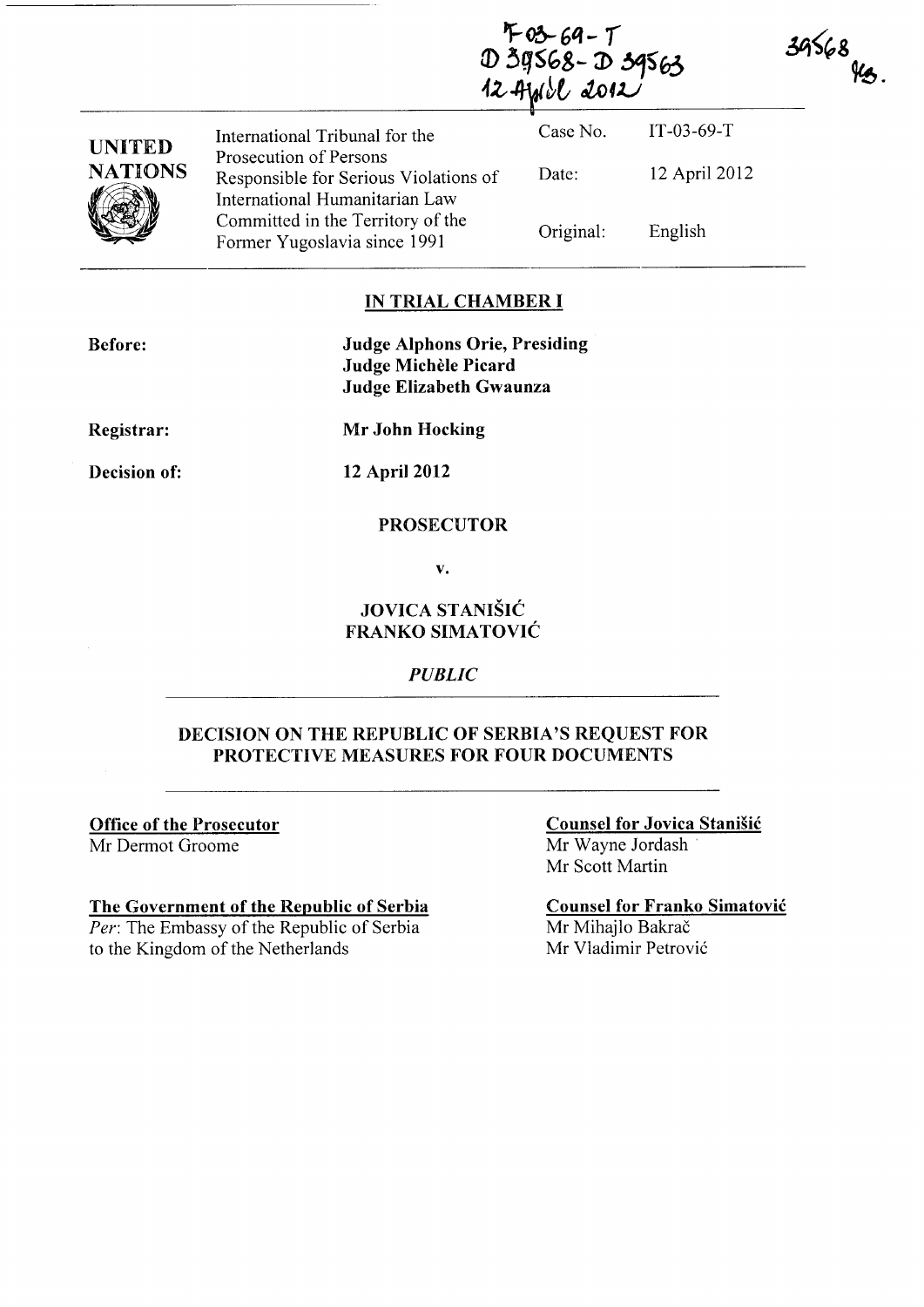### **I. PROCEDURAL HISTORY**

1. On 19 January 2012, the Republic of Serbia ("Serbia") filed a request for protective measures in relation to four documents provided to the Prosecution in response to Request for Assistance number 1695-A ("Request").<sup>1</sup> On 2 February 2012, the Prosecution responded ("Response"), objecting to Serbia's request in part.<sup>2</sup> The Defence did not file a response.

2. Serbia requests protective measures in relation to four documents ("Documents"), namely exhibits P3025-P3028.<sup>3</sup> It proposes to have the Documents redacted so as to withhold from the public (i) the names of the Serbian State Security Agency ("BIA") officials responsible for creating the Documents ("Authors"), (ii) the sources from whom the information in the Documents originated ("Sources"), and (iii) the recipients of the Documents ("Recipients").<sup>4</sup> Serbia contends that similar protective measures were granted in relation to the Documents in the *Lukic and Lukic*  case.<sup>5</sup> Serbia submits that public disclosure of the identities of the Authors affects the security of these individuals and its national security interests. 6 The Request makes clear that the Authors for whom protective measures are sought are former members of the  $BIA$ .<sup>7</sup> In respect to the Sources, Serbia submits that public disclosure would affect its national security interests as it would discourage potential sources from providing information to the State and would jeopardize the personal safety and safety of the properties of both the Source and its family members.<sup>8</sup> Regarding the Recipients, Serbia further argues that public disclosure jeopardizes its national security interests as it could reveal the organisational structure and reporting system within the security service.<sup>9</sup>

3. The Prosecution does not object to Serbia's proposed redactions in relation to the Authors and the Sources.<sup>10</sup> The Prosecution objects to the redaction of the Recipients,<sup>11</sup> submitting that Serbia's assertion that public disclosure of the Recipients could reveal the organizational structure and reporting system within the BIA and thus jeopardize its national security interests is unsubstantiated.<sup>12</sup> The Prosecution further notes that Serbia has also proposed to redact certain

 $\mathbf{1}$ Republic of Serbia's Request for Protective Measures for four Documents Provided to the Office of the Prosecutor in Response to a Request for Assistance Number 1695-A, 19 January 2012 (Confidential).

 $\overline{2}$ Prosecution Response to the Republic of Serbia's Request for Protective Measures for Four Documents Provided to the Office of the Prosecutor's Request for Assistance Number 1695-A, 2 February 2012 (Confidential), paras 2,4-6.

 $\sqrt{3}$ Request, para. 2.

<sup>4</sup>  Request, paras 4, 7, Annex A.

 $\overline{\mathbf{5}}$ Request, para. 6.

<sup>6</sup> Request, Annex A.

 $\overline{7}$ Ibid.

 $\bf 8$ Ibid.

<sup>9</sup>  Ibid.

<sup>10</sup>  Response, paras 2, 4-6.

II Response, paras 2, 7, 10.

<sup>12</sup>  Response, para. 7.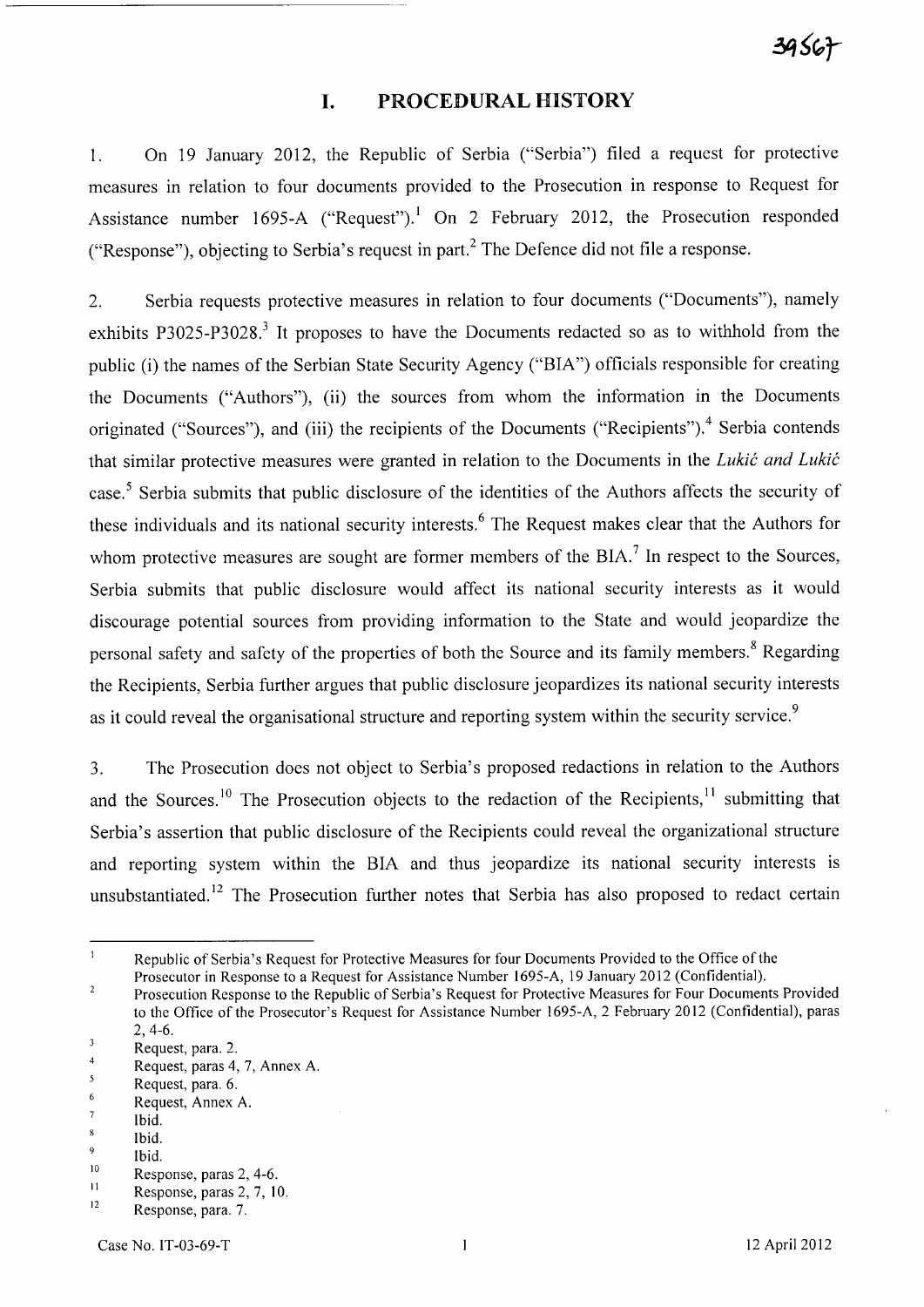initials, which appear to be related to the Authors, and some of the Documents' places and dates of filing.<sup>13</sup> The Prosecution only opposes these latter redactions.<sup>14</sup>

# **H. APPLICABLE LAW**

4. Article 20 (4) of the Statute and Rule 78 of the Rules provide that hearings and proceedings at the Tribunal shall be held in public unless otherwise provided. <sup>15</sup>

5. Article 29 (1) of the Tribunal's Statute requires States to cooperate with the Tribunal in its investigation and prosecution of persons accused of committing serious violations of international humanitarian law. Under Rule 39 (i) and (iii) of the Rules, the Prosecution may seek the assistance of any State authority in its collection of evidence.

6. Rule 54 of the Rules provides that a Trial Chamber may issue such orders as may be necessary for the purposes of an investigation or for the preparation or conduct of the trial.

7. Rule 75 (A) of the Rules provides that a Chamber may order appropriate measures for the privacy and protection of victims and witnesses, provided that the measures are consistent with the rights of the Accused. Rule 75 (F) of the Rules provides that once protective measures have been ordered in respect of a victim or witness in any proceedings before the Tribunal, such protective measures shall continue to have effect *mutatis mutandis* in any other proceedings before the Tribunal, unless and until they are rescinded, varied, or augmented.

8. Rule 79 of the Rules provides that a Trial Chamber may order that the press and the public be excluded from all or part of the proceedings for reasons of public order or morality; safety, security, or non-disclosure of the identity of a victim or witness as provided in Rule 75; or the protection of the interests of justice.

9. The Appeals Chamber has held that a Trial Chamber has implicit authority pursuant to Article 29 of the Statute and Rules 39 and 54 *his* of the Rules to direct the application of appropriate protective measures to documents produced by a State, whether voluntarily or pursuant to an order of the Trial Chamber, in the interests of protecting a State's demonstrated national security

I3 Ibid.

<sup>14</sup>  Response, para. 10.

<sup>15</sup>  Article 20(4) of the Statute provides that "[t]he hearings shall be public unless the Trial Chamber decides to close the proceedings in accordance with its rules of procedure and evidence". Rule 78 of the Rules provides that "[a]1I proceedings before a Trial Chamber, other than deliberations of the Chamber, shall be held in public, unless otherwise provided".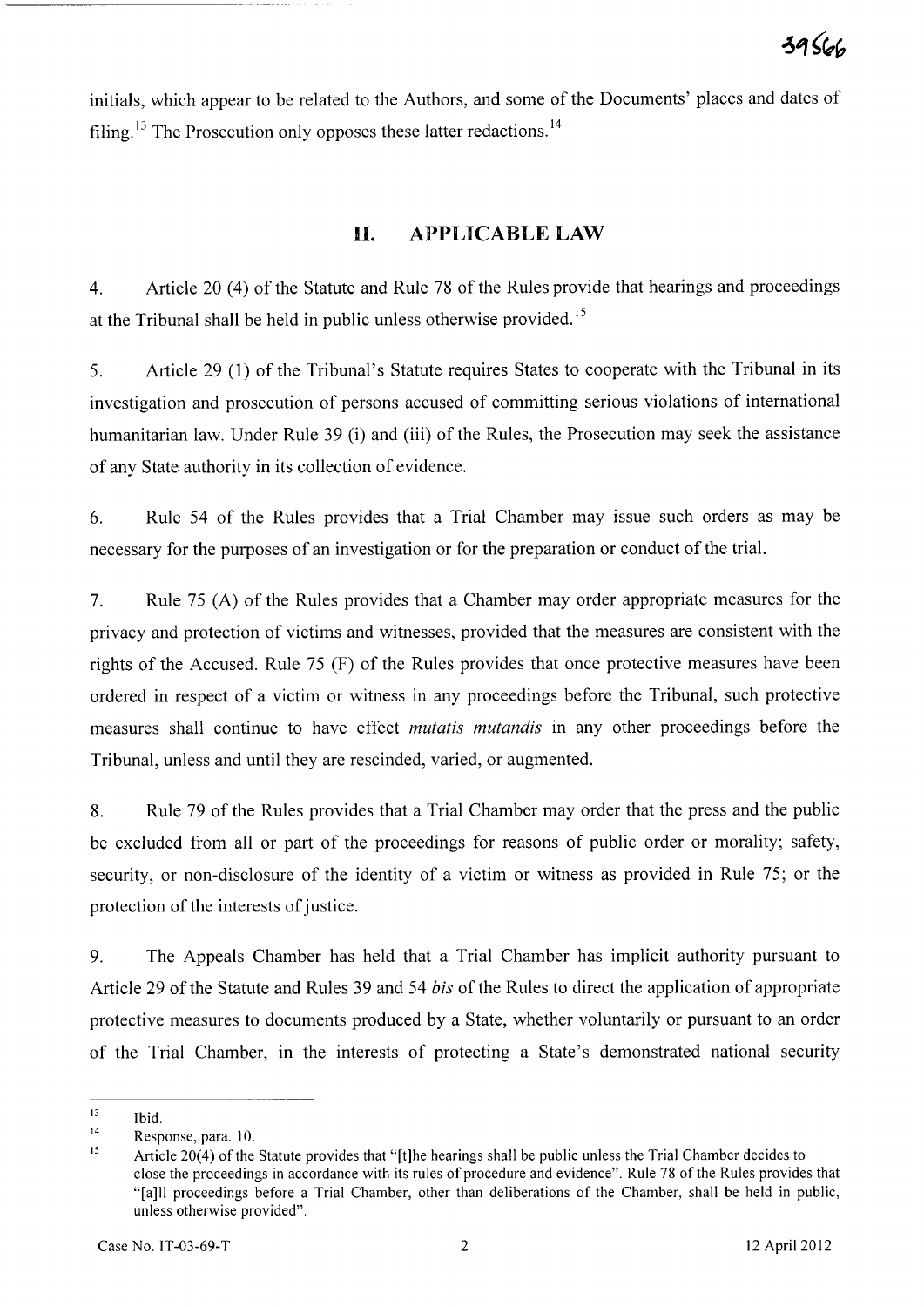interests.<sup>16</sup> The Appeals Chamber has further held that protective measures granted under Rule 54 *his* of the Rules in a specific case do not apply *mutatis mutandis* in other proceedings. 17 It is for the Chamber seised of the State's request to determine whether national security interests warrant protective measures in the specific case.<sup>18</sup> In making this determination, the Trial Chamber may be guided by prior decisions on the same documents rendered in other proceedings.<sup>19</sup>

# **Ill. DISCUSSION**

10. The Chamber notes that non-redacted versions of the Documents have been admitted into evidence under seal as exhibits P3025-P3028.<sup>20</sup>

11. In the *Lukic and Lukic* case the Trial Chamber decided that the arguments, raised by Serbia before it, demonstrated that public disclosure of the Documents could jeopardize Serbia's national security interests ("Lukić Order").<sup>21</sup> Accordingly, it granted protective measures pursuant to Rule 54 *bis* of the Rules in relation to Authors, Sources, and Recipients.<sup>22</sup> As set out above, protective measures granted under Rule 54 *his* of the Rules in a specific case do not apply *mutatis mutandis* in the present proceedings. The Chamber, however, has considered the Lukić Order in its determination of whether protective measures should be granted.

12. In respect of the Authors, who are former BIA members, the Chamber recalls its previous finding that in order for the identities of former BIA members to be protected under Rule 54 *his,*  Serbia would have to demonstrate how a potential threat to their safety constitutes a national security interest, as opposed to a private security interest of such individuals.<sup>23</sup> Serbia has not explained in its Request how public disclosure of the identities of the Authors would affect its national security interests. Although the Prosecution does not oppose the redaction in relation to the Authors, the Chamber is unable to conclude, on the basis of Serbia's submissions, that such information should be redacted.

<sup>16</sup>  *Prosecutor* v. *Slobodan Milosevi6,* Case No. IT-02-54-ARI *08bis.2,* Decision on Serbia and Montenegro's Request for Review, 20 September 2005 (Confidential), paras 11-12.

<sup>17</sup>  *Prosecutor v. Momčilo Perišić*, Case No. IT-04-81-AR108bis.2, Decision on the Request of the Republic of Serbia for Review of the Trial Chamber's Decision on Protective Measures of 1I November 2008, 27 February 2009 (Confidential), para. 18.

<sup>18</sup>  Ibid.

<sup>19</sup>  Ibid.

<sup>20</sup>  T. 15130,15149-15150.

<sup>21</sup>  *Prosecutor* v. *Milan Luki6 and Sredoje Luki6,* Case No. IT-98-32/I-T, Order on Serbia's Second and Third Motions for Protective Measures, 27 November 2008 (Confidential), para. 20.

<sup>22</sup>  Lukić Order, paras 20, 27.

<sup>23</sup>  Decision on the Republic of Serbia's Requests for Protective Measures in Relation to Documents Provided to the Prosecution, 7 October 2011 (Confidential) ("October 2011 Decision"), para. 29.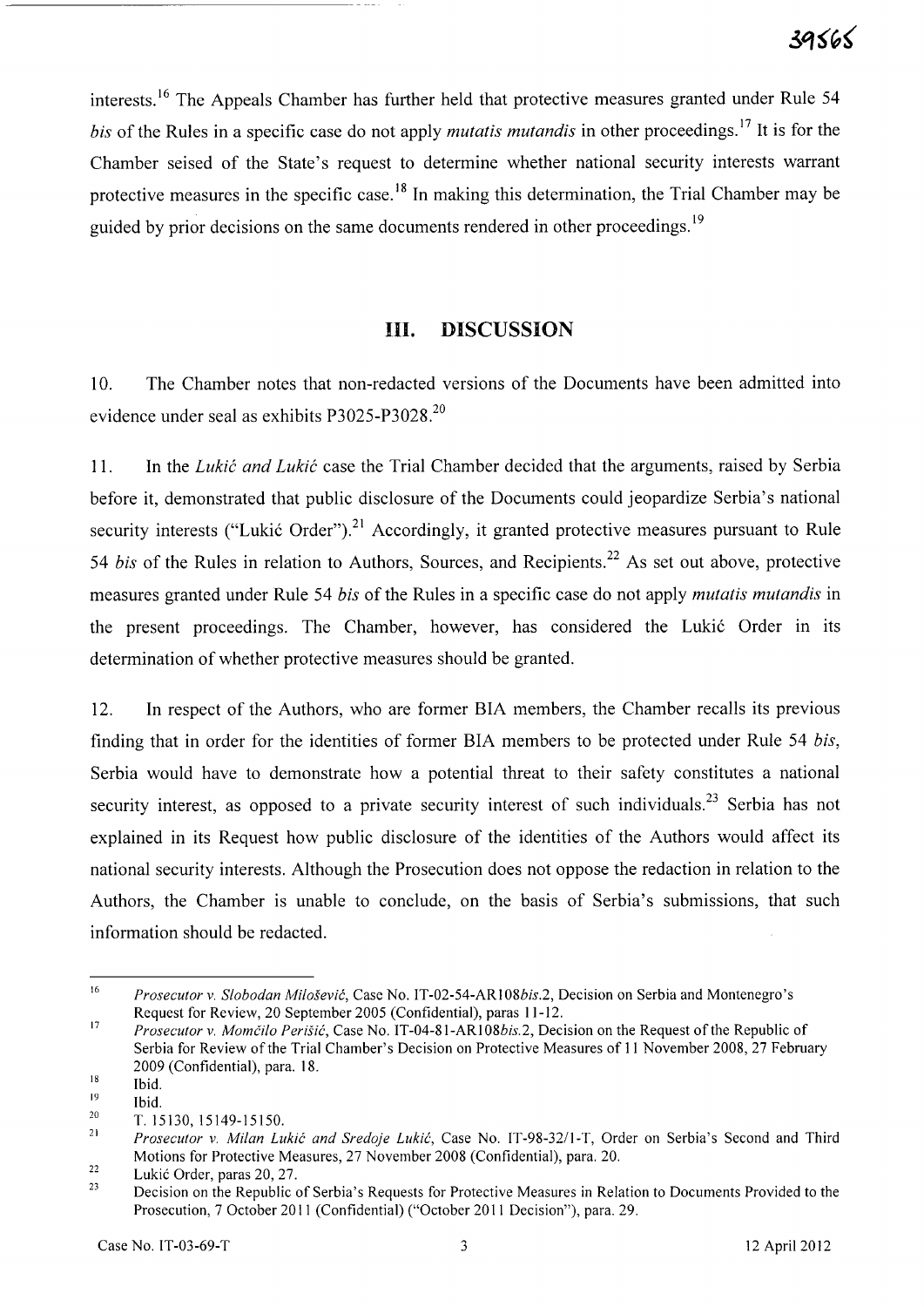13. In relation to redacting the Sources, the Chamber has previously found that Serbia has demonstrated how information of this category concerns its national security interests.<sup>24</sup> Accordingly, information revealing the identity of a BIA source should be redacted in order to protect Serbia's national security interests.

14. With regard to the Recipients, Serbia has failed to demonstrate how public disclosure would reveal the organisational structure and the system of reporting that is operational within the BIA or how public disclosure would affect Serbia's national security interests. Serbia has also failed to explain why some of the Documents' places and dates of filing would need to be redacted. In the absence of sufficiently detailed submissions, the Chamber is unable to determine that this information should be protected under Rule 54 *bis* of the Rules. Accordingly, the Chamber will not grant protective measures for this information.

15. The Chamber would be assisted in fully ensuring the granted measures, also in relation to other evidentiary material, if the Prosecution provided it with a list of names of persons to be redacted from the Documents pursuant to this decision.

## **IV. DISPOSITION**

16. For the foregoing reasons, pursuant to Rule 54 and 54 *bis* of the Rules, the Chamber

**GRANTS** the Request in part;

**ORDERS** protective measures for identifying information in relation to the Sources;

**ORDERS** that exhibits P3025-P3028 shall remain under seal;

**INSTRUCTS** the Prosecution to prepare versions of P3025-P3028 redacted in accordance with this decision for use during trial proceedings;

**INSTRUCTS** the Prosecution to file an overview of the names of persons to be redacted pursuant to this decision within two weeks of this decision;

**INSTRUCTS** the Prosecution to submit public redacted versions of P3025-P3028 in accordance with the Decision on Prosecution Motion for Admission of Redacted Copies of Confidential Exhibits as Public Exhibits, filed on 23 August 2010; and

<sup>&</sup>lt;sup>24</sup> October 2011 Decision, para. 27.